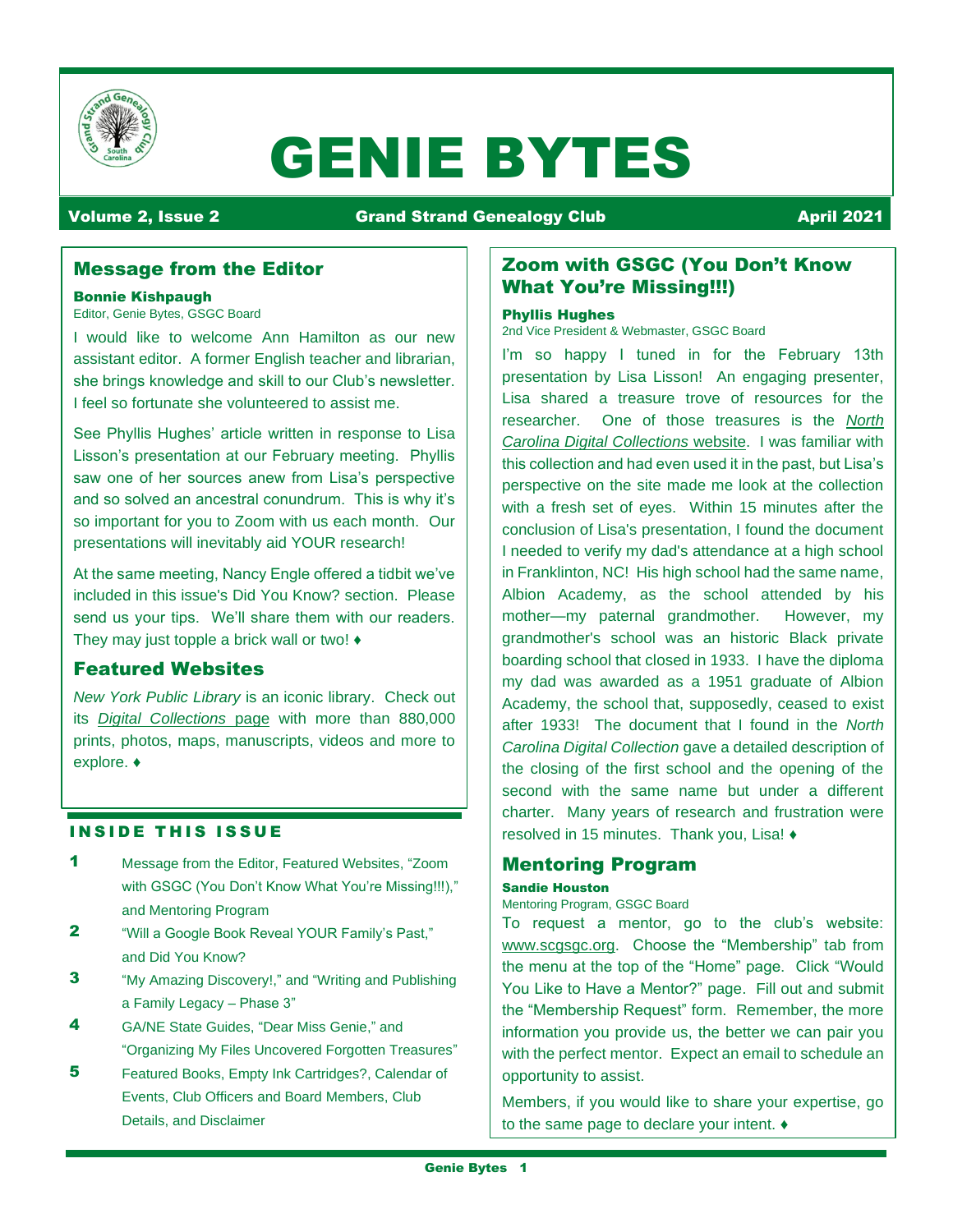# Will a Google Book Reveal YOUR Family's Past?

#### Bob Dahlin

Technical Support, GSGC Board

Have you ever wondered if others have researched your family? Published their findings? Was one of your ancestors involved in a noteworthy event? A battle? Might others' research provide valuable background for your narrative? Maybe *Google Books* is the resource you need!

*Google Books* is a collection of scanned books and periodicals stored in a searchable database. The database also provides some basic information on unscanned materials. Four display options are available:

- **Full View** Books in the public domain show in full view and can be downloaded for free.
- **Preview** Portions of books which are in print and for which permission has been granted are available for preview. The amount of text that is available depends on the permission granted by the copyright owner.
- **Snippet View** Two or three lines of text surrounding the term that was searched for are provided when permission from the copyright owner has not been given.
- **No Preview**  For books that have not been scanned, no preview is available. However, some basic information may be provided about the book or periodical.

The late 1800s and early 1900s were the heyday for family history publication. Some families hired professional genealogists, while others relied on a family member to research and publish. Many of these family histories are available from *Google Books*. I've downloaded at least eight for various branches of my family.

Many specialized geographical history books are also available. Some record the history of a place; others, an event. A *History of Guilford, Connecticut* and the *Official Registry of the Officers and Men of New Jersey in the Revolutionary War* are two examples from my digital library.

*Google Books* are accessible in two ways. First, simply do a Google Search. Books will be one of Google's resources included in the results. Second, find a threeby-three grid of dots in the upper right corner of the screen. Click on it. Find "Books" among the application collection. Click the icon. See a page dedicated solely to searching *Google Books*.

Open the page for your chosen book. Select one of the display options described above. Is a Full View available? If so, look at the book online or download it to your digital library. If the book is unavailable for viewing or download, scroll down the page. A city, state or zip code search lists those libraries in which the book is available. Alternately, see listed venues where the book may be purchased.

If you would like additional information on *Google Books*, watch Lisa Louise Cooke's *10 Surprising Things You Can Find at Google Books for Genealogy* on *[YouTube](https://www.youtube.com/watch?v=-rgWwuJ5dG4)*.

Well, that's a basic introduction to Google Books. Give it a try! ♦

# Did You Know?

At our February meeting, Nancy Engle informed us *[The](https://www.hagley.org/)  [Hagley Museum and Library](https://www.hagley.org/)* located in Wilmington, Delaware, has an extensive collection of material regarding the Philadelphia & Reading RR and the Molly Maguire papers including stenographic trial reports.

Some other resources for members researching the area are:

- *[Historical Society of Schuylkill County](http://schuylkillhistory.org/)*, Pottsville, PA (Stenographic trial reports)
- *[Free Library](http://www.pottsvillelibrary.org/)*, Pottsville, PA (Stenographic trial reports)
- *[Historical Society of PA](https://www.portal.hsp.org/)*, Philadelphia, PA
- *[St. Charles of Borromeo Seminary](https://www.scs.edu/)*, Overbrook, PA (Molly Maguire Collection)

When reading a book for research, Nancy urges her fellow genealogists to check out the bibliography. It's a great resource for further exploration!

**٭٭**Have a tip/tidbit you'd like to share? Please submit to [genieclub2002@gmail.com](mailto:genieclub2002@gmail.com) – Subject: "Tip/Tidbit." Love to hear it. ٭٭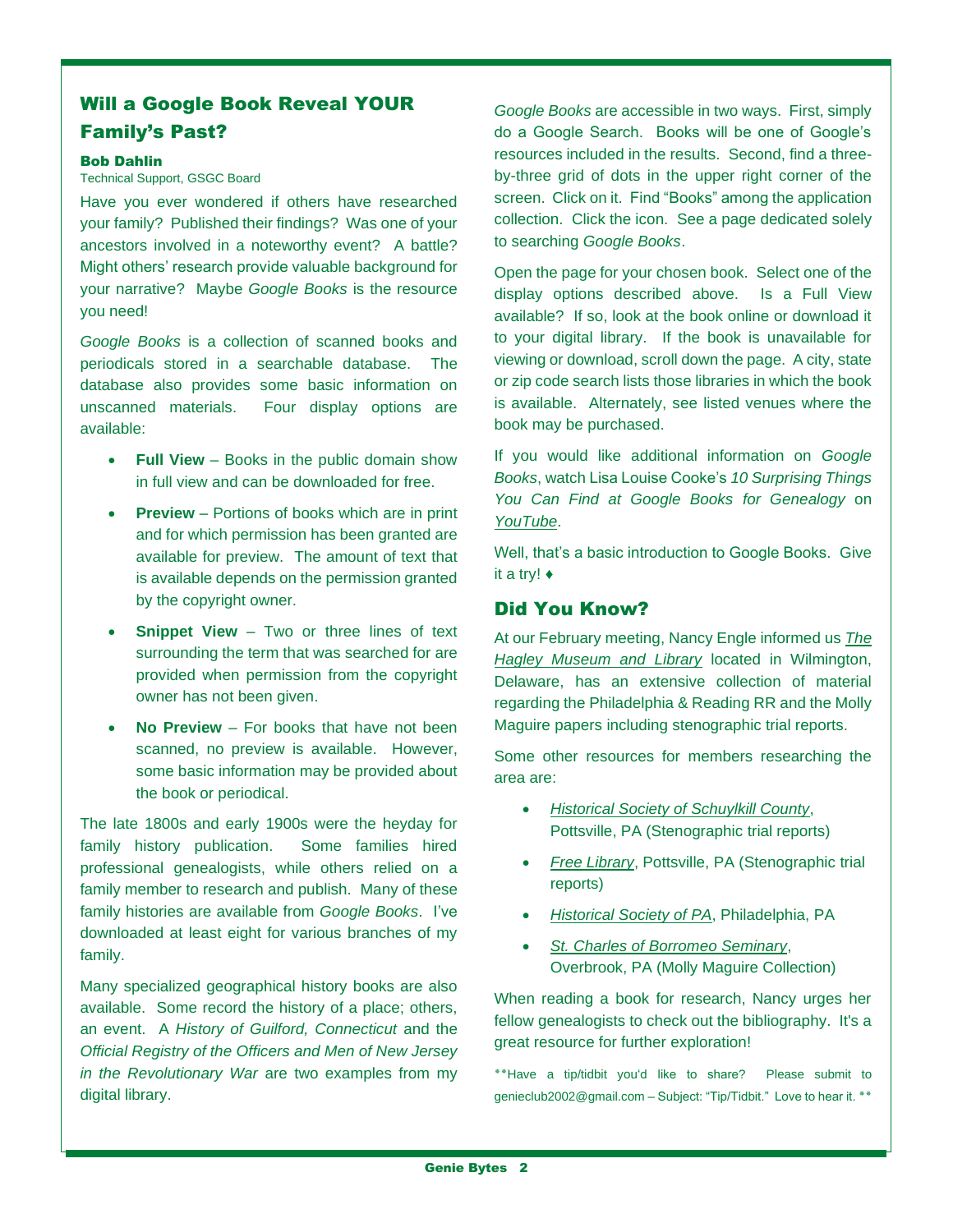# My Amazing Discovery!

#### Lorraine Kish

#### Member, GSGC

Here's how I recently discovered a distant cousin on my family tree. This was a real "Who knew?" moment for me.

Several weeks ago, I watched *Carolina AM*, a local talk show. Imagine my surprise when the host, Greg Rowles, mentioned that his late mother was a Chewning (as was my great-great-grandmother) from Spotsylvania County, Virginia. The Chewning family history is well known in that area. Well, I immediately took to my laptop to see how Greg and I connect. We are 4th cousins! We are both descended from William V. Chewning and, ultimately, from the Pilgrim, Robert Chowning!

I contacted the TV studio to let Greg know about our family ties. He invited me to come on the show and talk about genealogy and our new-found connection. Genealogy sure is a lot of fun!

In case you didn't know, Greg Rowles is quite a local celebrity and musical talent. In addition to hosting the talk show, he performs live at the Alabama Theatre. Greg's parents were also musicians.

Friday, October 9, 2020, was my guest appearance with my newly discovered 4th cousin. Here's the link to the show. You might get a kick out of it.

# [https://www.wfxb.com/2020/10/09/genealogy-with](https://www.wfxb.com/2020/10/09/genealogy-with-greg-rowles-and-lorraine-kish/)[greg-rowles-and-lorraine-kish/](https://www.wfxb.com/2020/10/09/genealogy-with-greg-rowles-and-lorraine-kish/)

Greg is the real thing. He and I just clicked. I'm sure we'll be close kin from this day forward. He promises I'll be invited to Chewning family reunions in the future Yes!!! My new-found cousin made my day! ♦

# Writing and Publishing a Family Legacy – Phase 3

# Cora Lee Palma

#### Member, GSGC

If you are working with *Ancestry.com* for your Family Trees, you'll find *Life Story and Gallery* most useful. I'm not familiar with the other Family Tree sites.

*Life Story* follows the lifeline of your ancestor with specific events and dates in time, not only about your

ancestor but what was occurring in the world at the time. It can be utilized as a reference for the story of each ancestor. I always like to add a little history to make my stories more interesting, as I did with both of my Ancestral volumes, *Web of Italian Intrigue* and *From the Pear Tree*.

You'll find *Life Story* useful as you progress with the telling of your story, incorporating it with other documentary information you have discovered, such as *Passenger Manifests, Census Records, Birth, Death, and Military Records*, etc. Perhaps these documents are stored in your *Gallery*?

The *Gallery* is a file system, where photos and documents are stored for reference. This will be useful when you get into the actual formatting of your ancestral legacy, and wish to include photos and verified documents.

Reach out to other family members if you are personalizing your ancestor's legacy. They may have some interesting stories to share. It's quite interesting to read old newspaper articles. Back then, explicit personal information regarding weddings, funerals and other significant events in an individual's life were written in detail. It's amazing what you might discover about a relative's past life, sometimes upsetting.

You might devote a section of a spiral notebook to each person, adding social information you've found through newspapers and other sources. This is a good way to save any "notes" you might make. Or – you could keep a separate file folder for each ancestor.

I utilize a spiral notebook and a 3-ring binder, where I keep all detailed information, including the *Family Unit* and *5-Generation Charts*, all organized for easy reference. I set up a different section for each family. Both will serve as great references as you begin your actual story writing.

As we all have our own way of being organized, I would suggest you use whatever system works best for you. Nothing is set in stone.

Before beginning the writing process take time to check all dates and other pertinent information. You can always go back, and add pertinent facts you may discover in the meantime. ♦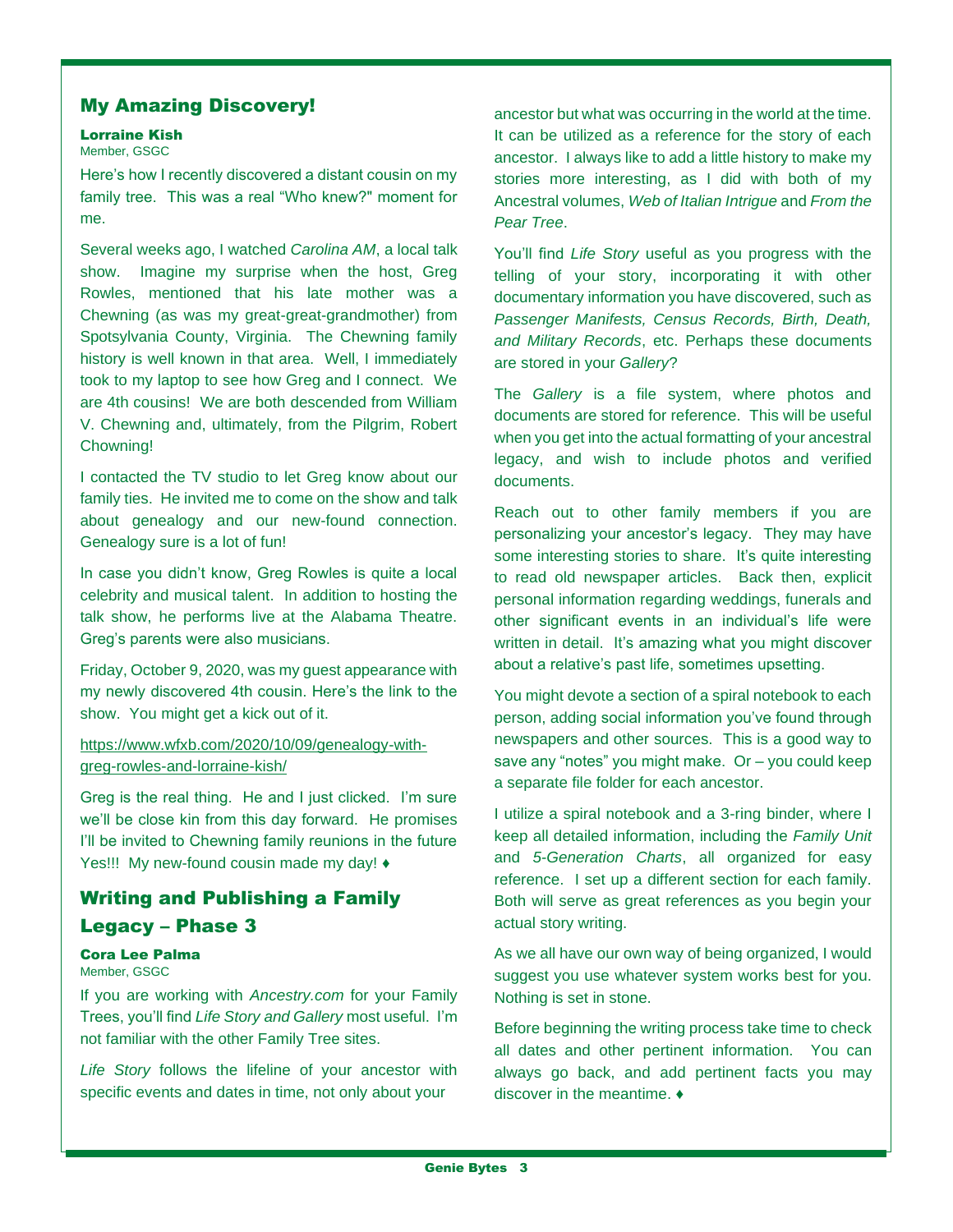# State Guides

#### Georgia

(Source: *State Guide Georgia* by Fryxell, D.A. Originally published in the Sep/Oct 2020/Vol.21, Issue 5, P. 33 of *Family Tree Magazine*)

Statehood: 1788

First federal census: 1820

Statewide birth & death records begin: 1919

Statewide marriage records begin: 1952

State-land state

Counties: 159

Contact for vital records:

*Georgia Department of Public Health*, Vital Records, 1680 Phoenix Boulevard, Suite 100, Atlanta, GA 30349,

(404) 679-4702

Website: *[Georgia Vital Records](https://dph.georgia.gov/VitalRecords)* ♦

#### Nebraska

(Source: *State Guide Nebraska* by McCullough, D. Originally published in the Sep/Oct 2020/Vol.21, Issue 5, P.37 of *Family Tree Magazine*)

Statehood: 1867

First federal census: 1854 (as Nebraska Territory)

Statewide birth & death records begin: 1904

Statewide marriage records begin: 1909

Public-land state

Counties: 93

Contact for vital records:

*Nebraska Department of Health and Human Services*, Office of Vital Records, Box 95065, Lincoln, NE 68509, (402) 471-2871

Website: *[Nebraska Vital Records](https://dhhs.ne.gov/Pages/vital-records.aspx)* ♦

# Dear Miss Genie

Where do I look for a civil war military pension record? **Answer:** A Google search for "civil war pension records" will reward you with a wealth of websites. Here's a sample:

- *[Genealogy Branches](https://www.genealogybranches.com/civilwar/)*
- *[National Archives Civil War](https://www.archives.gov/research/military/civil-war)*
- *[National Archives Civil War Research Sources](https://www.archives.gov/research/military/civil-war/resources)*
- *[FamilySearch.org Wiki Union Pension Records](https://www.familysearch.org/wiki/en/Union_Pension_Records)*
- *[Abraham Lincoln Online Civil War Websites](http://www.abrahamlincolnonline.org/lincoln/education/civil.htm)*

The *FamilySearch* database is free and accessible from your home. If you don't have an *Ancestry* account, visit Chapin Library. Remember to bring your library card and PIN. You'll need them to access Chapin's *Ancestry World* subscription. (Due to COVID protocols in place at the library, card holders are currently able to access *Ancestry* from their home. This policy is subject to change as restrictions ease.)

If you need additional assistance, please complete the

mentoring form found on our website. ♦

**٭٭**Do you have a question for Miss Genie? Why not send it to her at [genieclub2002@gmail.com](mailto:genieclub2002@gmail.com) – Subject: "Miss Genie." She would love to hear from you. **٭٭**

# Organizing My Files Uncovered Forgotten Treasure

Nancy Engle Member, GSGC

This year I decided to organize my files. I was overwhelmed with information and couldn't remember where I put stuff and found myself duplicating my efforts. Was the needed information on my computer? Which computer program did I use? Did I make hard copies and store them in my file cabinet? In which drawer and folder?

I've been researching off and on since the 1980s and my paper file cabinet drawers were bulging with information. I had snail mail letters, printouts from electronic correspondence, photocopies of records, and a baggie full of mini tapes with recorded conversations with my parents and an aunt.

I settled on one computer program for sorting names I needed to research. "Excel" offers me the ability to add thoughts or ideas that come to mind relating to that individual. I also realized I needed to add DOB and DOD after each name to better identify the specific individual to which the notes referred. Every generation and every branch in my family uses the same group of given names!

I created a color-coded paper file folder system (blue, green, red, yellow) with name and Ahnentafel number. (The Ahnentafel number is a German method for displaying information about one's ancestors. Germans capitalize all proper nouns.) Next, I generated matching digital files on my MAC. Now it was time to tackle those bulging paper files, one page at a time.

What I found as I sorted through each file was a gold mine of forgotten information I'd tucked away. It was like being on a treasure hunt! I was able to connect people with a specific branch. The correspondence I received from siblings of my grandparents often provided dates of birth and/or death. If I was lucky, the writer provided names of parents, spouses, and children. Some correspondence included photographs and anecdotes. After verifying the information, I added the data to my *Ancestry* tree.

So far, I've only worked on the paper files and I still have a lot more to go through. Next, I'll review the electronic files, which include emails from DNA relatives all over the world. ♦